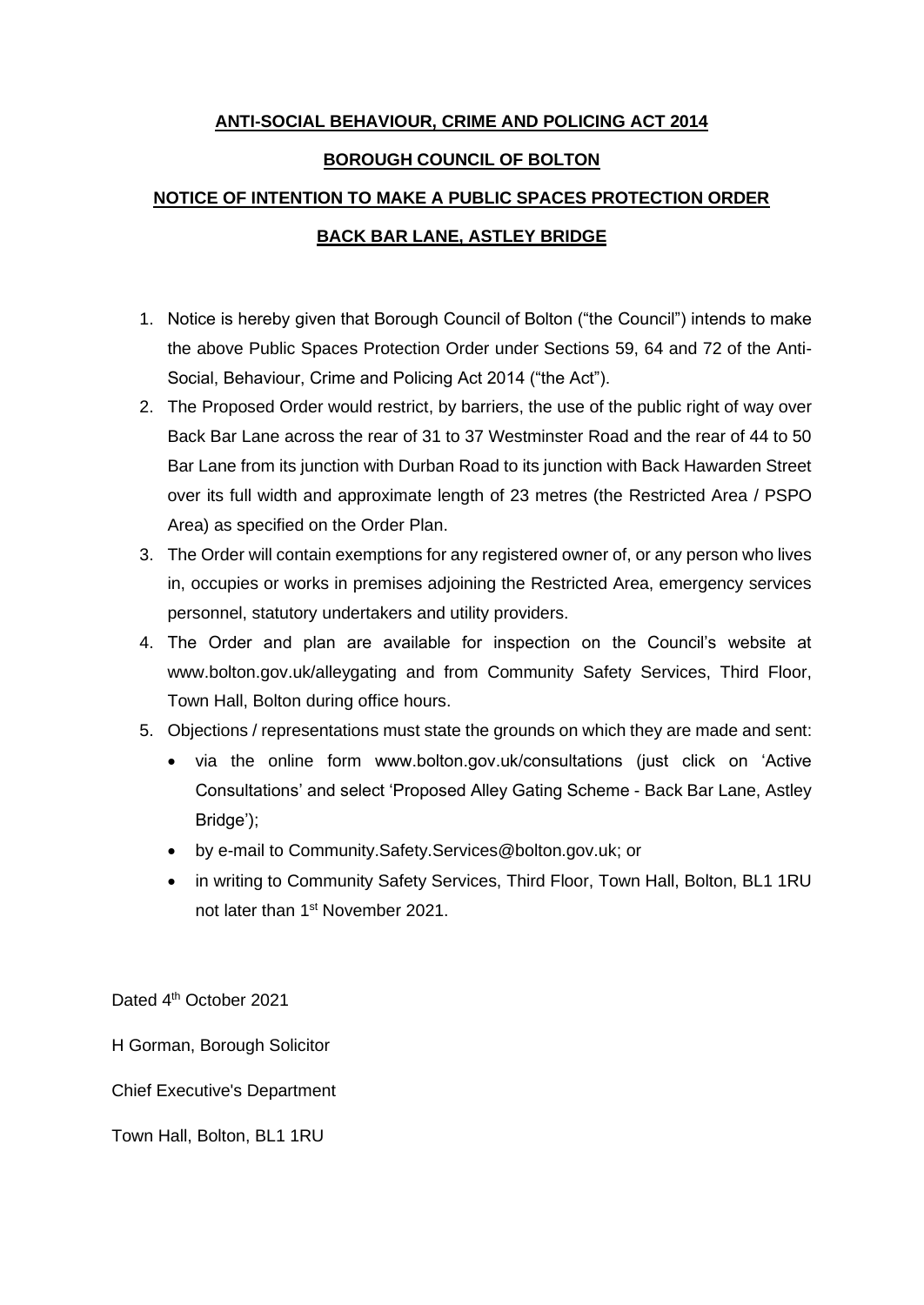#### **ANTI-SOCIAL BEHAVIOUR, CRIME AND POLICING ACT (2014)**

#### **BOROUGH COUNCIL OF BOLTON**

## **THE BACK BAR LANE, ASTLEY BRIDGE**

#### **PUBLIC SPACES PROTECTION ORDER (2021)**

The Borough Council of Bolton in exercise of its powers under Sections 59, 64 and 72 of the Anti-Social Behaviour, Crime and Police Act 2014 ("the Act") hereby make the following Order:

1. This Order shall come into operation on the XXXX and shall have effect for three years thereafter, unless extended by further Orders under the Council's statutory powers.

2. This Order relates to Back Bar Lane across the rear of 31 to 37 Westminster Road and the rear of 44 to 50 Bar Lane from its junction with Durban Road to its junction with Back Hawarden Street over its full width and approximate length of 23 metres (the Restricted Area / PSPO Area) as specified on the Order Plan.

3. Except as provided in Article 4 of this Order, no person shall use the public right of way over the Restricted Area at any time. Barriers may be installed, operated, and maintained to enforce the restriction over the Restricted Area.

4. The restriction in Article 3 of this Order shall not apply to any registered owner of, or person who lives or works in, land or premises adjoining the Restricted Area, or to any police, ambulance or fire service personnel, acting in pursuance of statutory powers or duties or to any statutory undertaker, gas, electricity, water or communications provider requiring access to their apparatus situated in the Restricted Area, or persons and/or vehicles required, where necessary, in connection with maintenance work or other function of the Council.

5. The Council is satisfied that the conditions set out in Sections 59, 64 and 72 of the Act of 2014 have been satisfied and that it is in all the circumstances expedient to make this Order for the purposes of combatting, within the Restricted Area, crime and anti-social behaviour including fly tipping or the illegal dumping of waste; dog fouling; and on-street substance misuse which have had a detrimental effect on the quality of life of those in the locality. The effect or likely effect of this is of a persistent or continuing nature such as to make this unreasonable and justifies the restrictions imposed by this Order.

6. A person found in breach of this Order shall be liable on summary conviction to a fine not exceeding level 3 on the standard scale.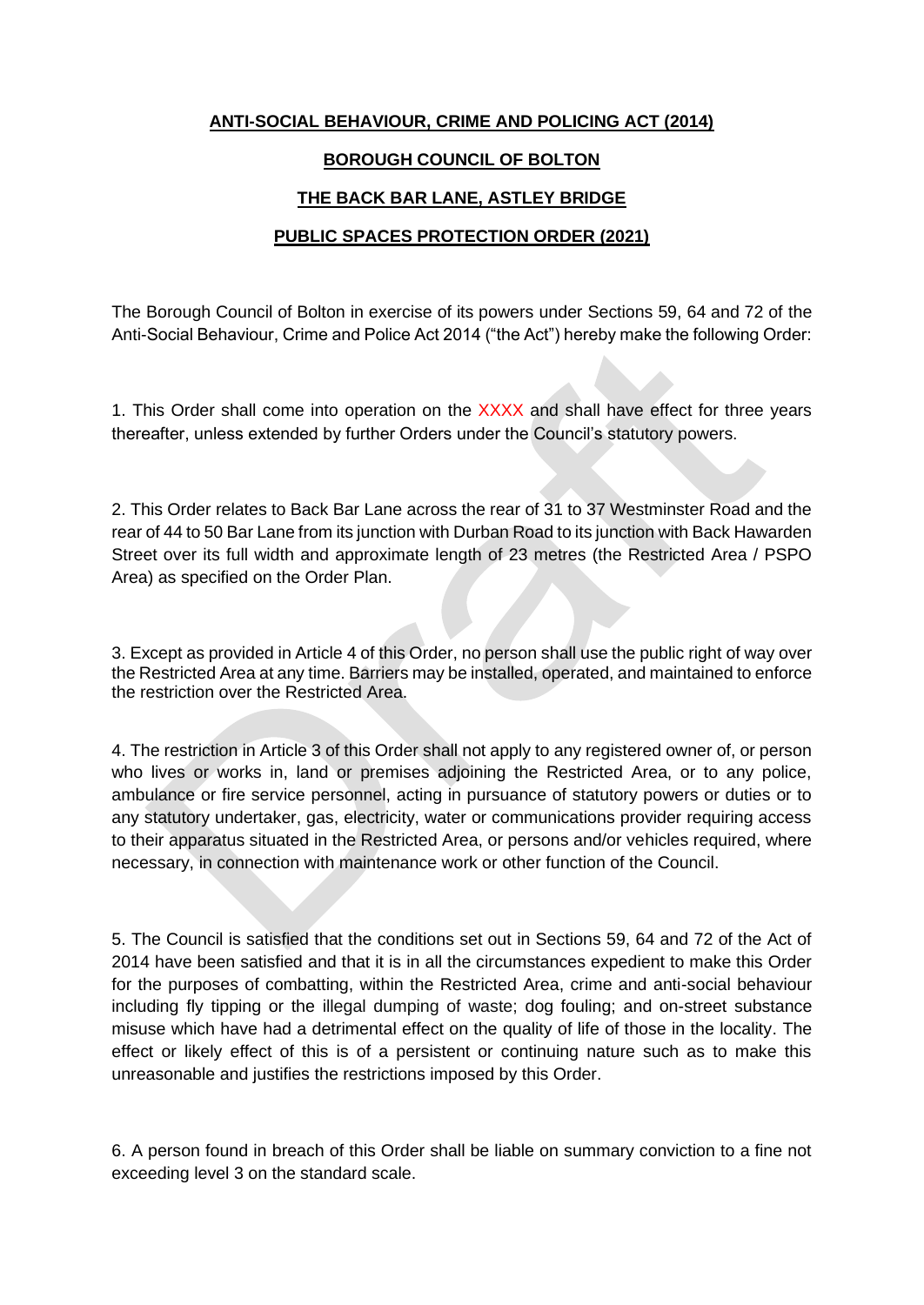7. If any interested person desires to question the validity of this Order on the grounds that the Council has no power to make it or that any requirement of the Act has not been complied with in relation to this Order, the interested person may apply to the High Court within six weeks from the date on which this Order is made.

8. The alternative route is as follows: north along Back Hawarden Street (to the side of 50 Bar Lane); west along Bar Lane (to the front of 50 to 44); south along Durban Road (to the side of 44 Bar Lane).

# **THE COMMON SEAL** of **THE**

**BOROUGH COUNCIL OF**

**BOLTON** was hereto affixed

on the DATE

in the presence of: -

Authorised Sealing Officer